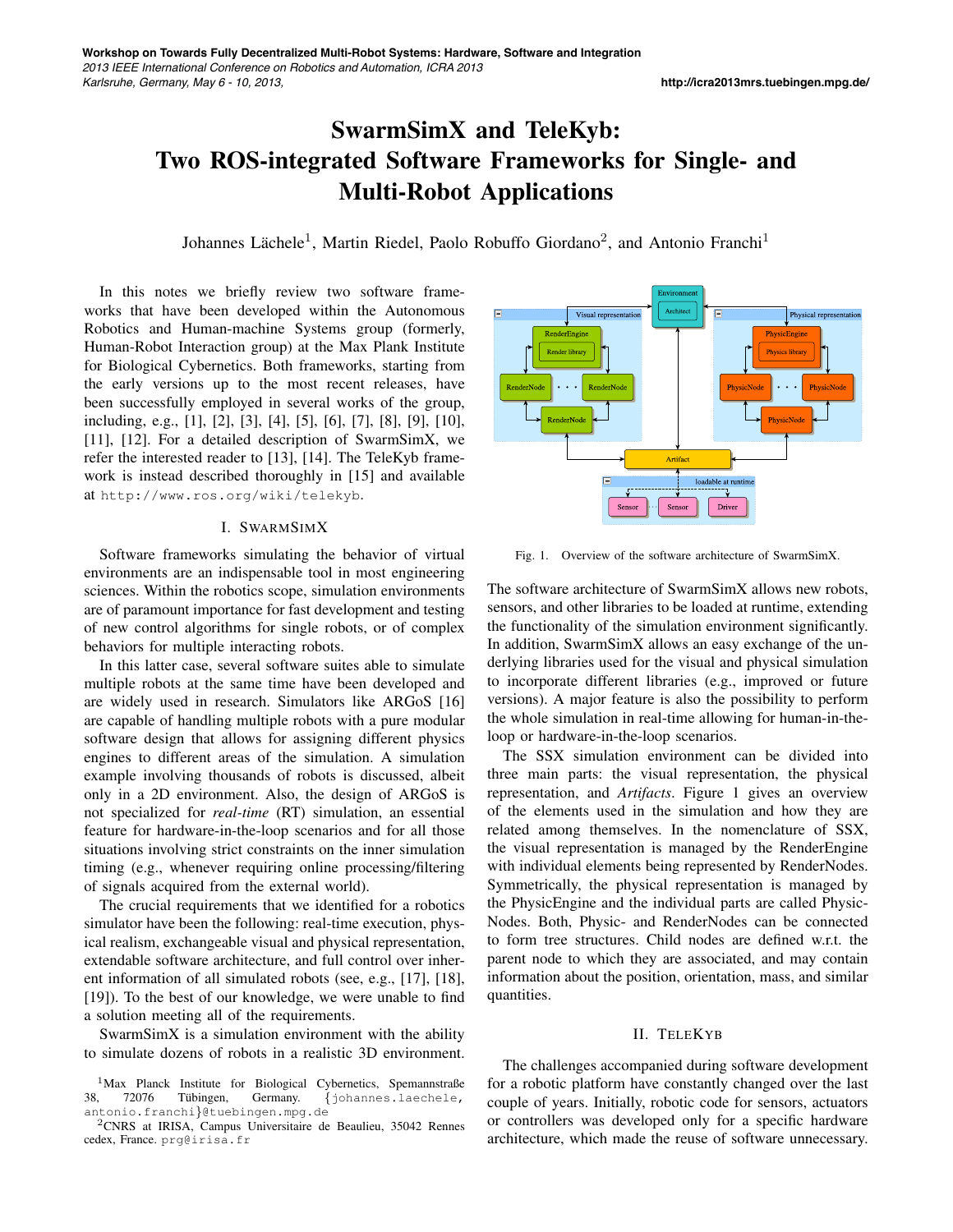

Fig. 2. High-level overview of several TeleKyb components.

However, the design of current robotic systems has moved to a more modular setup, where individual hardware components can easily be added or exchanged. This development required a fundamental paradigm shift in the software architecture that drives these robots. Robotic middleware solutions have since moved to a *thin* design that supports the development of modular components and increases the ability to reuse existing code [20]. Several frameworks follow this paradigm [21], [22] with the Robot Operating System (*ROS*) [23] being one of the most popular.

The *Tele-Operation Platform of the MPI for Biological Cybernetics* (*TeleKyb*) 1 is a collection of software frameworks, libraries and tools that provides a standardized interface for developing and testing bilateral-teleoperation systems between human interfaces (e.g., haptic devices or touch screens) and (groups of) mobile robots. TeleKyb implements a high-level closed-loop robotic controller for mobile robots that can be extended dynamically with modules for state estimation, trajectory planning, processing and tracking. It is completely based on the ROS and all of its components are freely available as a public ROS repository.

From a high-level perspective (compare the horizontal structure of Fig. 2), TeleKyb can be divided into a *human interface layer*, representing direct modes of interaction with the human operator, *a control layer* responsible for the sensing, planning and actuation of the robot, and a *hardware interface layer* that abstracts the underlying hardware into the overall framework. Additionally, TeleKyb is able to integrate with higher level controllers and can be directly interfaced through the TeleKyb control layer. Since TeleKyb is completely based on ROS, it can easily utilize functionality provided from thousands<sup>2</sup> of 3rd party ROS packages.

## **REFERENCES**

- [1] A. Franchi, H. H. Bülthoff, and P. Robuffo Giordano, "Distributed online leader selection in the bilateral teleoperation of multiple UAVs, in *50th IEEE Conf. on Decision and Control*, Orlando, FL, Dec. 2011, pp. 3559–3565.
- [2] P. Robuffo Giordano, A. Franchi, C. Secchi, and H. H. Bülthoff, "Passivity-based decentralized connectivity maintenance in the bilateral teleoperation of multiple UAVs," in *2011 Robotics: Science and Systems*, Los Angeles, CA, Jun. 2011.

<sup>1</sup>http://www.ros.org/wiki/telekyb <sup>2</sup>http://www.ros.org/browse

- [3] M. Cognetti, P. Stegagno, A. Franchi, G. Oriolo, and H. H. Bülthoff, "3-D mutual localization with anonymous bearing measurements," in *2012 IEEE Int. Conf. on Robotics and Automation*, St. Paul, MN, May 2012, pp. 791–798.
- [4] A. Franchi, C. Secchi, H. I. Son, H. H. Bülthoff, and P. Robuffo Giordano, "Bilateral teleoperation of groups of mobile robots with time-varying topology," *IEEE Trans. on Robotics*, vol. 28, no. 5, pp. 1019–1033, 2012.
- [5] A. Franchi, C. Secchi, M. Ryll, H. H. Bülthoff, and P. Robuffo Giordano, "Shared control: Balancing autonomy and human assistance with a group of quadrotor UAVs." *IEEE Robotics & Automation Magazine*, vol. 19, no. 3, pp. 57–68, 2012.
- [6] D. Zelazo, A. Franchi, F. Allgöwer, H. H. Bülthoff, and P. Robuffo Giordano, "Rigidity maintenance control for multi-robot systems," in *2012 Robotics: Science and Systems*, Sydney, Australia, Jul. 2012.
- [7] M. Riedel, A. Franchi, H. H. Bülthoff, P. Robuffo Giordano, and H. I. Son, "Experiments on intercontinental haptic control of multiple UAVs," in *12th Int. Conf. on Intelligent Autonomous Systems*, Jeju Island, Korea, Jun. 2012, pp. 227–238.
- [8] R. Spica, A. Franchi, G. Oriolo, H. H. Bülthoff, and P. Robuffo Giordano, "Aerial grasping of a moving target with a quadrotor UAV," in *2012 IEEE/RSJ Int. Conf. on Intelligent Robots and Systems*, Vilamoura, Portugal, Oct. 2012, pp. 4985–4992.
- [9] C. Masone, A. Franchi, H. H. Bülthoff, and P. Robuffo Giordano, "Interactive planning of persistent trajectories for human-assisted navigation of mobile robots," in *2012 IEEE/RSJ Int. Conf. on Intelligent Robots and Systems*, Vilamoura, Portugal, Oct. 2012, pp. 2641–2648.
- [10] H. I. Son, A. Franchi, L. L. Chuang, J. Kim, H. H. Bülthoff, and P. Robuffo Giordano, "Human-centered design and evaluation of haptic cueing for teleoperation of multiple mobile robots," *IEEE Trans. on Systems, Man, & Cybernetics. Part B: Cybernetics*, vol. 43, no. 2, pp. 597–609, 2013.
- [11] D. J. Lee, A. Franchi, H. I. Son, H. H. Bülthoff, and P. Robuffo Giordano, "Semi-autonomous haptic teleoperation control architecture of multiple unmanned aerial vehicles," *IEEE/ASME Trans. on Mechatronics*, In Press.
- [12] P. Robuffo Giordano, A. Franchi, C. Secchi, and H. H. Bülthoff, "A passivity-based decentralized strategy for generalized connectivity maintenance," *International Journal of Robotics Research*, vol. 32, no. 3, pp. 299–323, 2013.
- [13] J. Lächele, A. Franchi, H. H. Bülthoff, and P. Robuffo Giordano, "SwarmSimX: Real-time simulation environment for multi-robot systems," in *3rd Int. Conf. on Simulation, Modeling, and Programming for Autonomous Robots*, Tsukuba, Japan, Nov. 2012.
- [14] J. Lächele, "Development of a real-time simulation environment for multiple robot systems," Master Thesis, Eberhard Karls Universität Tubingen, http://laechele.eu/SwarmSimX/, 2012. ¨
- [15] M. Riedel, "Telekyb: A modular software framework for bilateral teleoperation scenarios and its applications in robotics research," Master Thesis, Eberhard Karls Universität Tübingen, 2012.
- [16] C. Pinciroli, V. Trianni, R. O'Grady, G. Pini, a. Brutschy, M. Brambilla, N. Mathews, E. Ferrante, G. Di Caro, F. Ducatelle, T. Stirling, a. Gutierrez, L. M. Gambardella, and M. Dorigo, "ARGoS: A modular, multi-engine simulator for heterogeneous swarm robotics," *2011 IEEE/RSJ International Conference on Intelligent Robots and Systems*, pp. 5027–5034, Sep. 2011.
- [17] J. Craighead, R. Murphy, J. Burke, and B. Goldiez, "A survey of commercial & open source unmanned vehicle simulators," in *Proc. IEEE Int Robotics and Automation Conf*, April 2007, pp. 852–857.
- [18] A. L. Alex, T. Bruny, J. Sidman, S. A. Weil, A. Inc, and W. Ma, "From gaming to training: A review of studies on fidelity, immersion, presence, and buy-in and their effects on transfer in PC-based simulations and games," November 2005.
- [19] A. Boeing and T. Bräunl, "Evaluation of real-time physics simulation systems," in *Proceedings of the 5th international conference on Computer graphics and interactive techniques in Australia and Southeast Asia*, ser. GRAPHITE '07. New York, NY, USA: ACM, 2007, pp. 281–288.
- [20] A. Makarenko, A. Brooks, and T. Kaupp, "On the benefits of making robotic software frameworks thin," in *International Conference on Intelligent Robots and Systems*, vol. 2, 2007.
- [21] A. Brooks, T. Kaupp, A. Makarenko, S. Williams, and A. Orebäck, "Orca: a component model and repository," *Software engineering for experimental robotics*, pp. 231–251, 2007.
- [22] G. Metta, P. Fitzpatrick, and L. Natale, "Yarp: Yet another robot